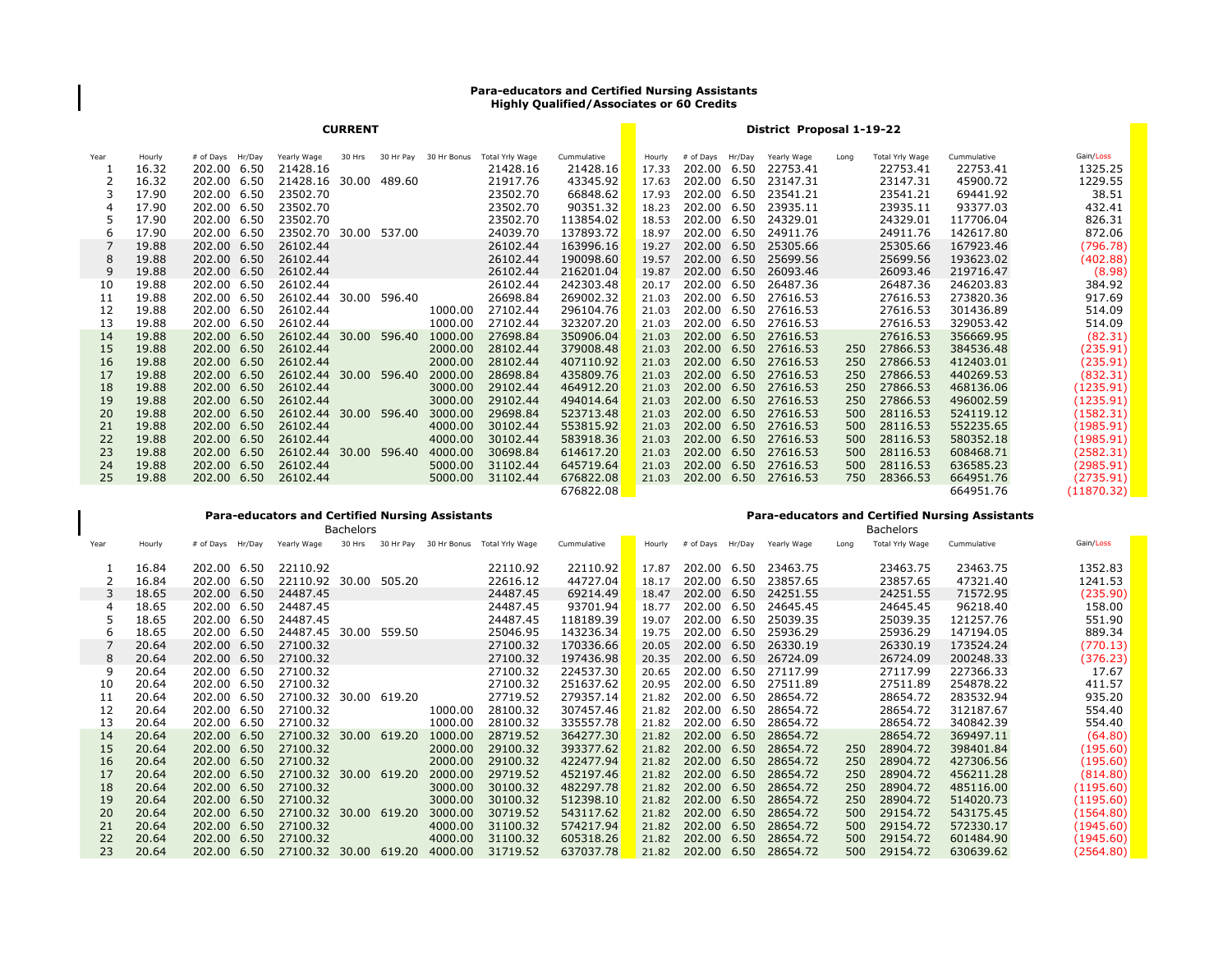| 24 | 20.64 | 202.00 6.50 27100.32 |  | 5000.00 32100.32 | 669138.10 21.82 202.00 6.50 28654.72                                         |  |  |  | 500 29154.72 659794.34 | (2945.60)  |
|----|-------|----------------------|--|------------------|------------------------------------------------------------------------------|--|--|--|------------------------|------------|
| 25 | 20.64 | 202.00 6.50 27100.32 |  |                  | 5000.00 32100.32 701238.42 21.82 202.00 6.50 28654.72 750 29404.72 689199.06 |  |  |  |                        | (2695.60)  |
|    |       |                      |  |                  | 701238.42                                                                    |  |  |  | 689199.06              | (12039.36) |

## **Licensed Practical Nurses, Health Assistants and Assistant Teachers Highly Qualified/Associates or 60 Credits**

 $\mathbf{I}$ 

## **Licensed Practical Nurses, Health Assistants**

| Year           | Hourly         | # of Days Hr/Day                    | Yearly Wage                            |  |         | 30 Hrs 30 Hr Pay 30 Hr Bonus Total Yrly Wage | Cummulative                              | Hourly | # of Days   | Hr/Day | Yearly Wage                                              | Long | Total Yrly Wage          | Cummulative                                                            | Gain/Loss              |
|----------------|----------------|-------------------------------------|----------------------------------------|--|---------|----------------------------------------------|------------------------------------------|--------|-------------|--------|----------------------------------------------------------|------|--------------------------|------------------------------------------------------------------------|------------------------|
| 1              | 25.20          | 202.00 6.50                         | 33087.60                               |  |         | 33087.60                                     | 33087.60                                 | 32.75  | 202.00 6.50 |        | 43000.75                                                 |      | 43000.75                 | 43000.75                                                               | 9913.15                |
| $\overline{2}$ | 25.20          | 202.00 6.50                         | 33087.60 30.00 756.00                  |  |         | 33843.60                                     | 66931.20                                 | 32.80  | 202.00 6.50 |        | 43066.40                                                 |      | 43066.40                 | 86067.15                                                               | 9222.80                |
| 3              | 27.27          | 202.00 6.50                         | 35805.51                               |  |         | 35805.51                                     | 102736.71                                | 32.85  |             |        | 202.00 6.50 43132.05                                     |      | 43132.05                 | 129199.20                                                              | 7326.54                |
| $\overline{4}$ | 27.27          | 202.00 6.50                         | 35805.51                               |  |         | 35805.51                                     | 138542.22                                | 32.90  | 202.00 6.50 |        | 43197.70                                                 |      | 43197.70                 | 172396.90                                                              | 7392.19                |
|                |                |                                     |                                        |  |         |                                              |                                          |        |             |        |                                                          |      |                          |                                                                        |                        |
| 5              | 27.27          | 202.00 6.50                         | 35805.51                               |  |         | 35805.51                                     | 174347.73                                | 32.95  |             |        | 202.00 6.50 43263.35                                     |      | 43263.35                 | 215660.25                                                              | 7457.84                |
| 6              | 27.27          | 202.00 6.50                         | 35805.51 30.00 818.10                  |  |         | 36623.61                                     | 210971.34                                | 33.00  | 202.00 6.50 |        | 43329.00                                                 |      | 43329.00                 | 258989.25                                                              | 6705.39                |
| 7              | 27.72          | 202.00 6.50                         | 36396.36                               |  |         | 36396.36                                     | 247367.70                                | 33.05  | 202.00 6.50 |        | 43394.65                                                 |      | 43394.65                 | 302383.90                                                              | 6998.29                |
| 8              | 27.72          | 202.00 6.50                         | 36396.36                               |  |         | 36396.36                                     | 283764.06                                | 33.10  |             |        | 202.00 6.50 43460.30                                     |      | 43460.30                 | 345844.20                                                              | 7063.94                |
| 9              | 27.72          | 202.00 6.50                         | 36396.36                               |  |         | 36396.36                                     | 320160.42                                | 33.15  |             |        | 202.00 6.50 43525.95                                     |      | 43525.95                 | 389370.15                                                              | 7129.59                |
| 10             | 27.72          | 202.00 6.50                         | 36396.36                               |  |         | 36396.36                                     | 356556.78                                | 33.20  |             |        | 202.00 6.50 43591.60                                     |      | 43591.60                 | 432961.75                                                              | 7195.24                |
| 11             | 27.72          | 202.00 6.50                         | 36396.36 30.00 831.60                  |  |         | 37227.96                                     | 393784.74                                | 33.25  | 202.00 6.50 |        | 43657.25                                                 |      | 43657.25                 | 476619.00                                                              | 6429.29                |
| 12             | 27.72          | 202.00 6.50                         | 36396.36                               |  |         | 1000.00 37396.36                             | 431181.10                                | 33.25  | 202.00 6.50 |        | 43657.25                                                 |      | 43657.25                 | 520276.25                                                              | 6260.89                |
|                |                | 202.00 6.50                         | 36396.36                               |  |         | 1000.00 37396.36                             | 468577.46                                |        |             |        |                                                          |      | 43657.25                 | 563933.50                                                              | 6260.89                |
| 13             | 27.72          |                                     |                                        |  |         |                                              |                                          | 33.25  |             |        | 202.00 6.50 43657.25                                     |      |                          |                                                                        |                        |
| 14             | 27.72          | 202.00 6.50                         |                                        |  |         | 36396.36 30.00 831.60 1000.00 38227.96       | 506805.42                                | 33.25  | 202.00 6.50 |        | 43657.25                                                 |      | 43657.25                 | 607590.75                                                              | 5429.29                |
| 15             | 27.72          | 202.00 6.50                         | 36396.36                               |  | 2000.00 | 38396.36                                     | 545201.78                                | 33.25  | 202.00 6.50 |        | 43657.25                                                 | 250  | 43907.25                 | 651498.00                                                              | 5510.89                |
| 16             | 27.72          | 202.00 6.50                         | 36396.36                               |  | 2000.00 | 38396.36                                     | 583598.14                                | 33.25  | 202.00 6.50 |        | 43657.25                                                 | 250  | 43907.25                 | 695405.25                                                              | 5510.89                |
| 17             | 27.72          | 202.00 6.50                         | 36396.36 30.00 831.60 2000.00          |  |         | 39227.96                                     | 622826.10                                | 33.25  | 202.00 6.50 |        | 43657.25                                                 | 250  | 43907.25                 | 739312.50                                                              | 4679.29                |
| 18             | 27.72          | 202.00 6.50                         | 36396.36                               |  | 3000.00 | 39396.36                                     | 662222.46                                | 33.25  |             |        | 202.00 6.50 43657.25                                     | 250  | 43907.25                 | 783219.75                                                              | 4510.89                |
| 19             | 27.72          | 202.00 6.50                         | 36396.36                               |  |         | 3000.00 39396.36                             | 701618.82                                | 33.25  | 202.00 6.50 |        | 43657.25                                                 | 250  | 43907.25                 | 827127.00                                                              | 4510.89                |
| 20             | 27.72          | 202.00 6.50                         | 36396.36 30.00 831.60 3000.00          |  |         | 40227.96                                     | 741846.78                                | 33.25  | 202.00 6.50 |        | 43657.25                                                 | 500  | 44157.25                 | 871284.25                                                              | 3929.29                |
| 21             | 27.72          | 202.00 6.50                         | 36396.36                               |  | 4000.00 | 40396.36                                     | 782243.14                                | 33.25  | 202.00 6.50 |        | 43657.25                                                 | 500  | 44157.25                 | 915441.50                                                              | 3760.89                |
| 22             | 27.72          | 202.00 6.50                         | 36396.36                               |  | 4000.00 | 40396.36                                     | 822639.50                                | 33.25  | 202.00 6.50 |        | 43657.25                                                 | 500  | 44157.25                 | 959598.75                                                              | 3760.89                |
| 23             | 27.72          | 202.00 6.50                         |                                        |  |         | 36396.36 30.00 831.60 4000.00 41227.96       | 863867.46                                | 33.25  |             |        | 202.00 6.50 43657.25                                     | 500  | 44157.25                 | 1003756.00                                                             | 2929.29                |
|                |                |                                     |                                        |  |         |                                              |                                          |        |             |        |                                                          |      |                          |                                                                        |                        |
| 24             | 27.72          | 202.00 6.50                         | 36396.36                               |  |         | 5000.00 41396.36                             | 905263.82                                | 33.25  |             |        | 202.00 6.50 43657.25                                     | 500  | 44157.25                 | 1047913.25                                                             | 2760.89                |
| 25             | 27.72          | 202.00 6.50                         | 36396.36                               |  |         | 5000.00 41396.36                             | 946660.18                                |        |             |        | 33.25 202.00 6.50 43657.25                               | 750  |                          | 44407.25 1092320.50                                                    | 3010.89                |
|                |                |                                     |                                        |  |         |                                              | 946660.18                                |        |             |        |                                                          |      |                          | 1092320.50                                                             | 145660.32              |
|                |                |                                     |                                        |  |         |                                              |                                          |        |             |        |                                                          |      |                          |                                                                        |                        |
|                |                |                                     |                                        |  |         |                                              |                                          |        |             |        |                                                          |      |                          |                                                                        |                        |
|                |                |                                     |                                        |  |         |                                              |                                          |        |             |        |                                                          |      |                          | <b>Occupational Therapy Assistants and Physical Therapy Assistants</b> |                        |
| Year           | Hourly         | # of Days Hr/Day                    | Yearly Wage                            |  |         | 30 Hrs 30 Hr Pay 30 Hr Bonus Total Yrly Wage | Cummulative                              | Hourly |             |        | # of Days Hr/Day Yearly Wage                             | Long | Total Yrly Wage          | Cummulative                                                            | Gain/Loss              |
| 1              | 26.86          | 202.00 7.00                         | 37980.04                               |  |         | 37980.04                                     | 37980.04                                 | 27.95  | 202.00 7.00 |        | 39521.30                                                 |      | 39521.30                 | 39521.30                                                               | 1541.26                |
| 2              | 26.86          | 202.00 7.00                         | 37980.04 30.00 805.80                  |  |         | 38785.84                                     | 76765.88                                 | 28.26  | 202.00 7.00 |        | 39959.64                                                 |      | 39959.64                 | 79480.94                                                               | 1173.80                |
| 3              | 28.35          | 202.00 7.00                         |                                        |  |         |                                              | 116852.78                                | 28.57  |             |        | 202.00 7.00 40397.98                                     |      | 40397.98                 | 119878.92                                                              | 311.08                 |
| $\overline{4}$ |                | 202.00 7.00                         |                                        |  |         |                                              | 156939.68                                | 28.88  |             |        | 202.00 7.00 40836.32                                     |      |                          | 160715.24                                                              |                        |
|                | 28.35          |                                     |                                        |  |         |                                              |                                          |        |             |        |                                                          |      | 40836.32                 |                                                                        | 749.42                 |
| 5              | 28.35          | 202.00 7.00                         |                                        |  |         |                                              | 197026.58                                | 29.19  |             |        | 202.00 7.00 41274.66                                     |      | 41274.66                 | 201989.90                                                              | 1187.76                |
| 6              | 28.35          | 202.00 7.00                         |                                        |  |         |                                              | 237963.98                                | 29.50  |             |        | 202.00 7.00 41713.00                                     |      | 41713.00                 | 243702.90                                                              | 775.60                 |
| $\overline{7}$ | 29.86          | 202.00 7.00                         |                                        |  |         |                                              | 280186.02                                |        |             |        | 29.81 202.00 7.00 42151.34                               |      | 42151.34                 | 285854.24                                                              | (70.70)                |
| 8              | 29.86          | 202.00 7.00                         |                                        |  |         |                                              | 322408.06                                | 30.12  | 202.00 7.00 |        | 42589.68                                                 |      | 42589.68                 | 328443.92                                                              | 367.64                 |
| 9              | 29.86          | 202.00 7.00                         |                                        |  |         |                                              | 364630.10                                | 30.43  |             |        | 202.00 7.00 43028.02                                     |      | 43028.02                 | 371471.94                                                              | 805.98                 |
| 10             | 29.86          | 202.00 7.00                         |                                        |  |         |                                              | 406852.14                                | 30.74  | 202.00 7.00 |        | 43466.36                                                 |      | 43466.36                 | 414938.30                                                              | 1244.32                |
| 11             | 29.86          | 202.00 7.00                         |                                        |  |         |                                              | 449969.98                                | 31.07  | 202.00 7.00 |        | 43932.98                                                 |      | 43932.98                 | 458871.28                                                              | 815.14                 |
| 12             | 29.86          | 202.00 7.00                         |                                        |  |         |                                              | 493192.02                                | 31.07  | 202.00 7.00 |        | 43932.98                                                 |      | 43932.98                 | 502804.26                                                              | 710.94                 |
| 13             | 29.86          | 202.00 7.00                         | 42222.04                               |  |         | 1000.00 43222.04                             | 536414.06                                | 31.07  | 202.00 7.00 |        | 43932.98                                                 |      | 43932.98                 | 546737.24                                                              | 710.94                 |
| 14             | 29.86          | 202.00 7.00                         |                                        |  |         | 42222.04 30.00 895.80 1000.00 44117.84       | 580531.90                                | 31.07  |             |        | 202.00 7.00 43932.98                                     |      | 43932.98                 | 590670.22                                                              | (184.86)               |
| 15             | 29.86          | 202.00 7.00                         | 42222.04                               |  |         | 2000.00 44222.04                             | 624753.94                                | 31.07  |             |        | 202.00 7.00 43932.98                                     | 250  | 44182.98                 | 634853.20                                                              | (39.06)                |
| 16             |                | 202.00 7.00                         | 42222.04                               |  |         | 2000.00 44222.04                             | 668975.98                                | 31.07  |             |        | 202.00 7.00 43932.98                                     | 250  | 44182.98                 |                                                                        |                        |
| 17             | 29.86<br>29.86 | 202.00 7.00                         |                                        |  |         | 42222.04 30.00 895.80 2000.00 45117.84       | 714093.82                                | 31.07  |             |        | 202.00 7.00 43932.98                                     | 250  | 44182.98                 | 679036.18<br>723219.16                                                 | (39.06)                |
|                |                |                                     |                                        |  |         |                                              |                                          |        |             |        |                                                          |      |                          |                                                                        | (934.86)               |
| 18             | 29.86          | 202.00 7.00                         | 42222.04                               |  |         | 3000.00 45222.04                             | 759315.86                                | 31.07  |             |        | 202.00 7.00 43932.98                                     | 250  | 44182.98                 | 767402.14                                                              | (1039.06)              |
| 19             | 29.86          | 202.00 7.00                         | 42222.04                               |  |         | 3000.00 45222.04                             | 804537.90                                | 31.07  |             |        | 202.00 7.00 43932.98                                     | 250  | 44182.98                 | 811585.12                                                              | (1039.06)              |
| 20             | 29.86          | 202.00 7.00                         |                                        |  |         | 42222.04 30.00 895.80 3000.00 46117.84       | 850655.74                                | 31.07  |             |        | 202.00 7.00 43932.98                                     | 500  | 44432.98                 | 856018.10                                                              | (1684.86)              |
| 21             | 29.86          | 202.00 7.00                         | 42222.04                               |  |         | 4000.00 46222.04                             | 896877.78                                | 31.07  |             |        | 202.00 7.00 43932.98                                     | 500  | 44432.98                 | 900451.08                                                              | (1789.06)              |
| 22             | 29.86          | 202.00 7.00                         | 42222.04                               |  | 4000.00 | 46222.04                                     | 943099.82                                | 31.07  |             |        | 202.00 7.00 43932.98                                     | 500  | 44432.98                 | 944884.06                                                              | (1789.06)              |
| 23<br>24       | 29.86<br>29.86 | 202.00 7.00<br>202.00 7.00 42222.04 | 42222.04 30.00 895.80 4000.00 47117.84 |  |         |                                              | 990217.66<br>5000.00 47222.04 1037439.70 |        |             |        | 31.07 202.00 7.00 43932.98<br>31.07 202.00 7.00 43932.98 | 500  | 44432.98<br>500 44432.98 | 989317.04<br>1033750.02                                                | (2684.86)<br>(2789.06) |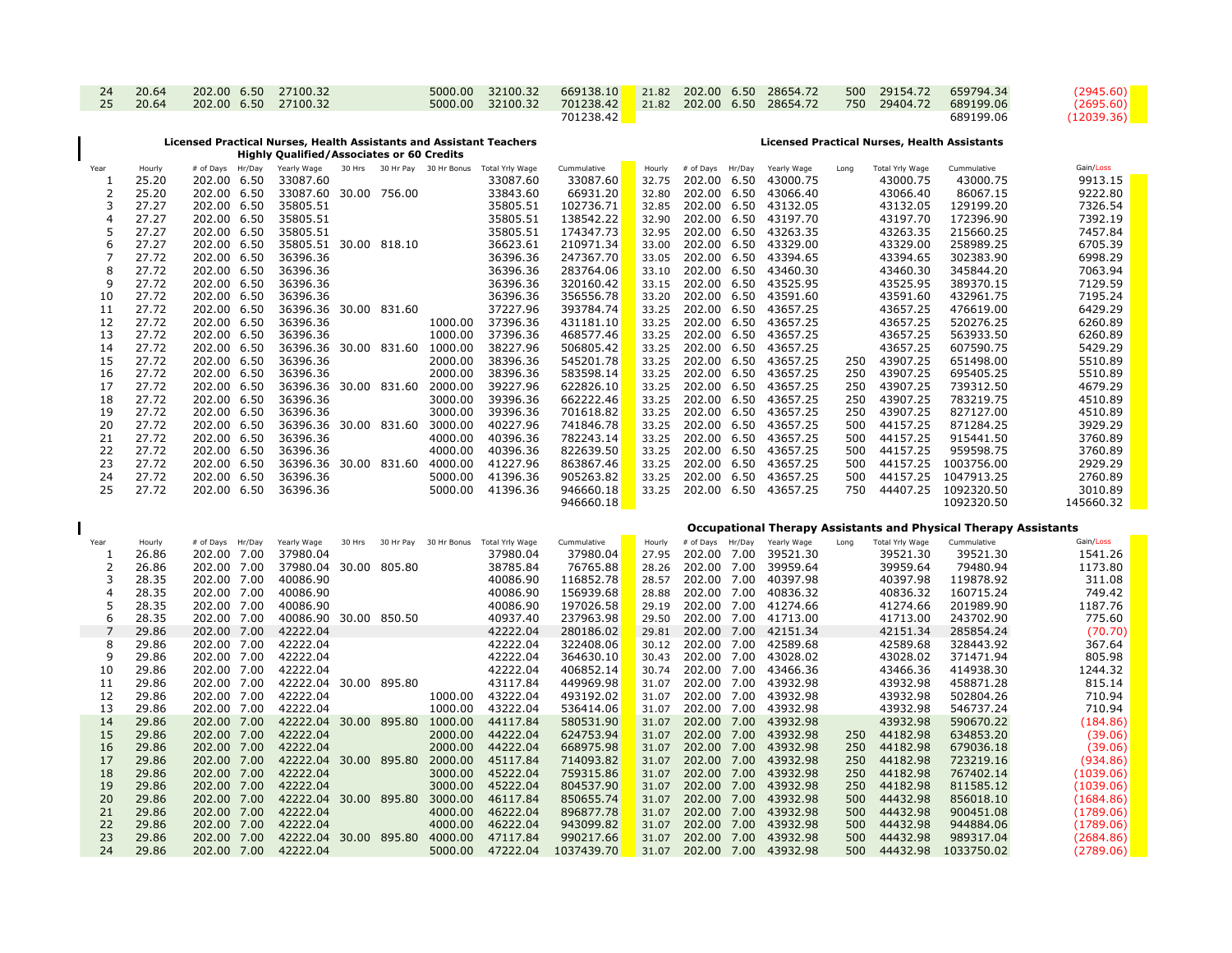| 25 | 29.86 | 202.00 7.00 42222.04 | 5000.00 | 47222.04 | 1084661.74 |  | $31.07$ 202.00 7.00 43932.98 | 750 44682.98 | 1078433.00 | (2539.06) |
|----|-------|----------------------|---------|----------|------------|--|------------------------------|--------------|------------|-----------|
|    |       |                      |         |          | 1084661.74 |  |                              |              | 1078433.00 | (6228.74) |

| <b>Off-site Para-educators</b><br><b>Highly Oualified/Associates or 60 Credits</b> |        |                  |                |       |        |                              |                 |             |        | <b>Off-site Para-educators</b><br><b>Highly Qualified/Associates or 60 Credits</b> |        |             |      |                 |             |            |
|------------------------------------------------------------------------------------|--------|------------------|----------------|-------|--------|------------------------------|-----------------|-------------|--------|------------------------------------------------------------------------------------|--------|-------------|------|-----------------|-------------|------------|
| Year                                                                               | Hourly | # of Days Hr/Day | Yearly Wage    |       |        | 30 Hrs 30 Hr Pay 30 Hr Bonus | Total Yrly Wage | Cummulative | Hourly | # of Davs                                                                          | Hr/Day | Yearly Wage | Long | Total Yrly Wage | Cummulative | Gain/Loss  |
|                                                                                    | 20.32  | 202.00<br>7.00   | 28732.48       |       |        |                              | 28732.48        | 28732.48    | 21.14  | 202.00                                                                             | 7.00   | 29891.96    |      | 29891.96        | 29891.96    | 1159.48    |
|                                                                                    | 20.32  | 202.00 7.00      | 28732.48 30.00 |       | 609.60 |                              | 29342.08        | 58074.56    | 21.51  | 202.00 7.00                                                                        |        | 30415.14    |      | 30415.14        | 60307.10    | 1073.06    |
| 3                                                                                  | 21.90  | 202.00 7.00      | 30966.60       |       |        |                              | 30966.60        | 89041.16    | 21.88  | 202.00                                                                             | 7.00   | 30938.32    |      | 30938.32        | 91245.42    | (28.28)    |
| 4                                                                                  | 21.90  | 202.00 7.00      | 30966.60       |       |        |                              | 30966.60        | 120007.76   | 22.25  | 202.00 7.00                                                                        |        | 31461.50    |      | 31461.50        | 122706.92   | 494.90     |
|                                                                                    | 21.90  | 202.00 7.00      | 30966.60       |       |        |                              | 30966.60        | 150974.36   | 22.62  | 202.00                                                                             | 7.00   | 31984.68    |      | 31984.68        | 154691.60   | 1018.08    |
| 6                                                                                  | 21.90  | 202.00 7.00      | 30966.60       | 30.00 | 657.00 |                              | 31623.60        | 182597.96   | 22.99  | 202.00                                                                             | 7.00   | 32507.86    |      | 32507.86        | 187199.46   | 884.26     |
|                                                                                    | 23.88  | 202.00 7.00      | 33766.32       |       |        |                              | 33766.32        | 216364.28   | 23.36  | 202.00                                                                             | 7.00   | 33031.04    |      | 33031.04        | 220230.50   | (735.28)   |
| 8                                                                                  | 23.88  | 202.00 7.00      | 33766.32       |       |        |                              | 33766.32        | 250130.60   | 23.73  | 202.00                                                                             | 7.00   | 33554.22    |      | 33554.22        | 253784.72   | (212.10)   |
| q                                                                                  | 23.88  | 202.00 7.00      | 33766.32       |       |        |                              | 33766.32        | 283896.92   | 24.10  | 202.00 7.00                                                                        |        | 34077.40    |      | 34077.40        | 287862.12   | 311.08     |
| 10                                                                                 | 23.88  | 202.00 7.00      | 33766.32       |       |        |                              | 33766.32        | 317663.24   | 24.47  | 202.00                                                                             | 7.00   | 34600.58    |      | 34600.58        | 322462.70   | 834.26     |
| 11                                                                                 | 23.88  | 202.00 7.00      | 33766.32 30.00 |       | 716.40 |                              | 34482.72        | 352145.96   | 24.84  | 202.00 7.00                                                                        |        | 35123.76    |      | 35123.76        | 357586.46   | 641.04     |
| 12                                                                                 | 23.88  | 202.00 7.00      | 33766.32       |       |        | 1000.00                      | 34766.32        | 386912.28   | 24.84  | 202.00                                                                             | 7.00   | 35123.76    |      | 35123.76        | 392710.22   | 357.44     |
| 13                                                                                 | 23.88  | 202.00 7.00      | 33766.32       |       |        | 1000.00                      | 34766.32        | 421678.60   | 24.84  | 202.00 7.00                                                                        |        | 35123.76    |      | 35123.76        | 427833.98   | 357.44     |
| 14                                                                                 | 23.88  | 202.00 7.00      | 33766.32 30.00 |       | 716.40 | 1000.00                      | 35482.72        | 457161.32   | 24.84  | 202.00                                                                             | 7.00   | 35123.76    |      | 35123.76        | 462957.74   | (358.96)   |
| 15                                                                                 | 23.88  | 202.00 7.00      | 33766.32       |       |        | 2000.00                      | 35766.32        | 492927.64   | 24.84  | 202.00 7.00                                                                        |        | 35123.76    | 250  | 35373.76        | 498331.50   | (392.56)   |
| 16                                                                                 | 23.88  | 202.00 7.00      | 33766.32       |       |        | 2000.00                      | 35766.32        | 528693.96   | 24.84  | 202.00                                                                             | 7.00   | 35123.76    | 250  | 35373.76        | 533705.26   | (392.56)   |
| 17                                                                                 | 23.88  | 202.00 7.00      | 33766.32 30.00 |       | 716.40 | 2000.00                      | 36482.72        | 565176.68   | 24.84  | 202.00                                                                             | 7.00   | 35123.76    | 250  | 35373.76        | 569079.02   | (1108.96)  |
| 18                                                                                 | 23.88  | 202.00 7.00      | 33766.32       |       |        | 3000.00                      | 36766.32        | 601943.00   | 24.84  | 202.00 7.00                                                                        |        | 35123.76    | 250  | 35373.76        | 604452.78   | (1392.56)  |
| 19                                                                                 | 23.88  | 202.00 7.00      | 33766.32       |       |        | 3000.00                      | 36766.32        | 638709.32   | 24.84  | 202.00                                                                             | 7.00   | 35123.76    | 250  | 35373.76        | 639826.54   | (1392.56)  |
| 20                                                                                 | 23.88  | 202.00 7.00      | 33766.32 30.00 |       | 716.40 | 3000.00                      | 37482.72        | 676192.04   | 24.84  | 202.00 7.00                                                                        |        | 35123.76    | 500  | 35623.76        | 675450.30   | (1858.96)  |
| 21                                                                                 | 23.88  | 202.00 7.00      | 33766.32       |       |        | 4000.00                      | 37766.32        | 713958.36   | 24.84  | 202.00                                                                             | 7.00   | 35123.76    | 500  | 35623.76        | 711074.06   | (2142.56)  |
| 22                                                                                 | 23.88  | 202.00 7.00      | 33766.32       |       |        | 4000.00                      | 37766.32        | 751724.68   | 24.84  | 202.00 7.00                                                                        |        | 35123.76    | 500  | 35623.76        | 746697.82   | (2142.56)  |
| 23                                                                                 | 23.88  | 202.00 7.00      | 33766.32       | 30.00 | 716.40 | 4000.00                      | 38482.72        | 790207.40   | 24.84  | 202.00                                                                             | 7.00   | 35123.76    | 500  | 35623.76        | 782321.58   | (2858.96)  |
| 24                                                                                 | 23.88  | 202.00 7.00      | 33766.32       |       |        | 5000.00                      | 38766.32        | 828973.72   | 24.84  | 202.00 7.00                                                                        |        | 35123.76    | 500  | 35623.76        | 817945.34   | (3142.56)  |
| 25                                                                                 | 23.88  | 202.00 7.00      | 33766.32       |       |        | 5000.00                      | 38766.32        | 867740.04   | 24.84  | 202.00                                                                             | 7.00   | 35123.76    | 750  | 35873.76        | 853819.10   | (2892.56)  |
|                                                                                    |        |                  |                |       |        |                              |                 | 867740.04   |        |                                                                                    |        |             |      |                 | 853819.10   | (13920.94) |

| <b>Off-site Para-educators</b><br><b>Bachelors</b> |        |                  |                       |        |        |                       |                 |             | <b>Off-site Para-educators</b><br><b>Bachelors</b> |                  |      |             |      |                 |             |           |
|----------------------------------------------------|--------|------------------|-----------------------|--------|--------|-----------------------|-----------------|-------------|----------------------------------------------------|------------------|------|-------------|------|-----------------|-------------|-----------|
| Year                                               | Hourly | # of Days Hr/Day | Yearly Wage           | 30 Hrs |        | 30 Hr Pay 30 Hr Bonus | Total Yrly Wage | Cummulative | Hourly                                             | # of Days Hr/Day |      | Yearly Wage | Long | Total Yrly Wage | Cummulative | Gain/Loss |
|                                                    | 20.84  | 202.00 7.00      | 29467.76              |        |        |                       | 29467.76        | 29467.76    | 21.68                                              | 202.00           | 7.00 | 30655.52    |      | 30655.52        | 30655.52    | 1187.76   |
|                                                    | 20.84  | 202.00 7.00      | 29467.76 30.00 625.20 |        |        |                       | 30092.96        | 59560.72    | 22.07                                              | 202.00 7.00      |      | 31206.98    |      | 31206.98        | 61862.50    | 1114.02   |
| 3                                                  | 22.65  | 202.00 7.00      | 32027.10              |        |        |                       | 32027.10        | 91587.82    | 22.46                                              | 202.00 7.00      |      | 31758.44    |      | 31758.44        | 93620.94    | (268.66)  |
| 4                                                  | 22.65  | 202.00 7.00      | 32027.10              |        |        |                       | 32027.10        | 123614.92   | 22.85                                              | 202.00 7.00      |      | 32309.90    |      | 32309.90        | 125930.84   | 282.80    |
|                                                    | 22.65  | 202.00 7.00      | 32027.10              |        |        |                       | 32027.10        | 155642.02   | 23.24                                              | 202.00 7.00      |      | 32861.36    |      | 32861.36        | 158792.20   | 834.26    |
| 6                                                  | 22.65  | 202.00 7.00      | 32027.10 30.00 679.50 |        |        |                       | 32706.60        | 188348.62   | 23.63                                              | 202.00 7.00      |      | 33412.82    |      | 33412.82        | 192205.02   | 706.22    |
|                                                    | 24.64  | 202.00 7.00      | 34840.96              |        |        |                       | 34840.96        | 223189.58   | 24.02                                              | 202.00 7.00      |      | 33964.28    |      | 33964.28        | 226169.30   | (876.68)  |
| 8                                                  | 24.64  | 202.00 7.00      | 34840.96              |        |        |                       | 34840.96        | 258030.54   | 24.41                                              | 202.00           | 7.00 | 34515.74    |      | 34515.74        | 260685.04   | (325.22)  |
| 9                                                  | 24.64  | 202.00 7.00      | 34840.96              |        |        |                       | 34840.96        | 292871.50   | 24.80                                              | 202.00           | 7.00 | 35067.20    |      | 35067.20        | 295752.24   | 226.24    |
| 10                                                 | 24.64  | 202.00 7.00      | 34840.96              |        |        |                       | 34840.96        | 327712.46   | 25.19                                              | 202.00 7.00      |      | 35618.66    |      | 35618.66        | 331370.90   | 777.70    |
| 11                                                 | 24.64  | 202.00 7.00      | 34840.96 30.00        |        | 739.20 |                       | 35580.16        | 363292.62   | 25.64                                              | 202.00           | 7.00 | 36254.96    |      | 36254.96        | 367625.86   | 674.80    |
| 12                                                 | 24.64  | 202.00 7.00      | 34840.96              |        |        | 1000.00               | 35840.96        | 399133.58   | 25.64                                              | 202.00           | 7.00 | 36254.96    |      | 36254.96        | 403880.82   | 414.00    |
| 13                                                 | 24.64  | 202.00 7.00      | 34840.96              |        |        | 1000.00               | 35840.96        | 434974.54   | 25.64                                              | 202.00           | 7.00 | 36254.96    |      | 36254.96        | 440135.78   | 414.00    |
| 14                                                 | 24.64  | 202.00 7.00      | 34840.96 30.00        |        | 739.20 | 1000.00               | 36580.16        | 471554.70   | 25.64                                              | 202.00           | 7.00 | 36254.96    |      | 36254.96        | 476390.74   | (325.20)  |
| 15                                                 | 24.64  | 202.00 7.00      | 34840.96              |        |        | 2000.00               | 36840.96        | 508395.66   | 25.64                                              | 202.00           | 7.00 | 36254.96    | 250  | 36504.96        | 512895.70   | (336.00)  |
| 16                                                 | 24.64  | 202.00 7.00      | 34840.96              |        |        | 2000.00               | 36840.96        | 545236.62   | 25.64                                              | 202.00           | 7.00 | 36254.96    | 250  | 36504.96        | 549400.66   | (336.00)  |
| 17                                                 | 24.64  | 202.00 7.00      | 34840.96 30.00        |        | 739.20 | 2000.00               | 37580.16        | 582816.78   | 25.64                                              | 202.00           | 7.00 | 36254.96    | 250  | 36504.96        | 585905.62   | (1075.20) |
| 18                                                 | 24.64  | 202.00 7.00      | 34840.96              |        |        | 3000.00               | 37840.96        | 620657.74   | 25.64                                              | 202.00           | 7.00 | 36254.96    | 250  | 36504.96        | 622410.58   | (1336.00) |
| 19                                                 | 24.64  | 202.00 7.00      | 34840.96              |        |        | 3000.00               | 37840.96        | 658498.70   | 25.64                                              | 202.00           | 7.00 | 36254.96    | 250  | 36504.96        | 658915.54   | (1336.00) |
| 20                                                 | 24.64  | 202.00 7.00      | 34840.96 30.00        |        | 739.20 | 3000.00               | 38580.16        | 697078.86   | 25.64                                              | 202.00           | 7.00 | 36254.96    | 500  | 36754.96        | 695670.50   | (1825.20) |
| 21                                                 | 24.64  | 202.00 7.00      | 34840.96              |        |        | 4000.00               | 38840.96        | 735919.82   | 25.64                                              | 202.00           | 7.00 | 36254.96    | 500  | 36754.96        | 732425.46   | (2086.00) |
| 22                                                 | 24.64  | 202.00 7.00      | 34840.96              |        |        | 4000.00               | 38840.96        | 774760.78   | 25.64                                              | 202.00           | 7.00 | 36254.96    | 500  | 36754.96        | 769180.42   | (2086.00) |